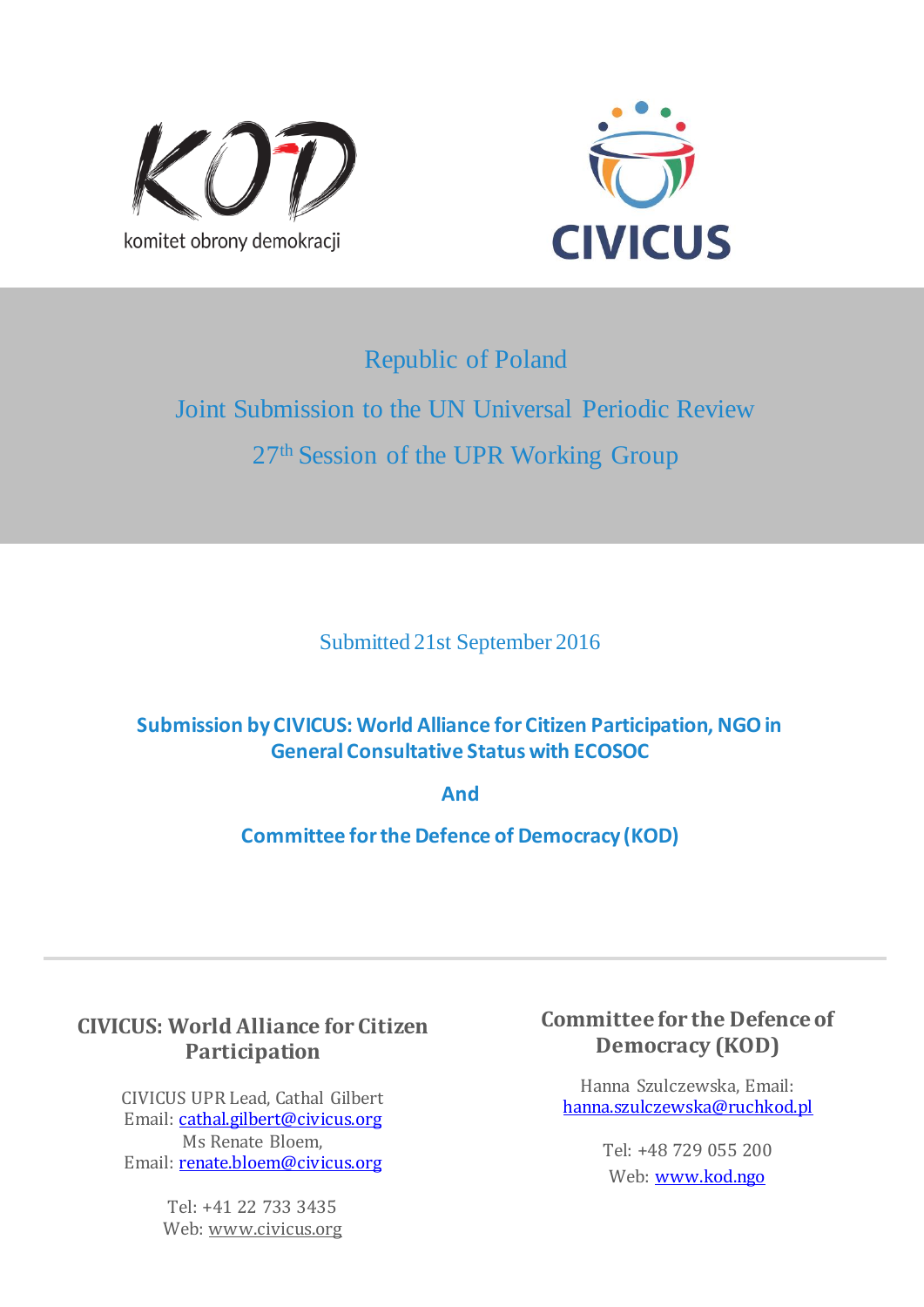### **1. (A) Introduction**

- **1.1** CIVICUS is a global alliance of civil society organisations and activists dedicated to strengthening citizen action and civil society around the world. Founded in 1993, we proudly promote marginalised voices, especially from the Global South, and have members in more than 170 countries throughout the world.
- **1.2** The Committee for the Defence of Democracy (KOD) is a grassroots civic movement founded in 2015 in Warsaw. Its goal is to protect the rule of law, democracy and human rights, defend European values and strengthen civil society. In 2015 and 2016 KOD organised the biggest mass protests in Poland since the fall of communism, gathering hundreds of thousands of people on the streets of all major cities in the country and numerous capitals worldwide.
- **1.3** In this document, CIVICUS and KOD examine the Government of Poland's compliance with its international human rights obligations to create and maintain a safe and enabling environment for civil society. Specifically, we analyse Poland's fulfillment of the rights to freedom of association, peaceful assembly, and expression since its previous UPR examination in June 2012. To this end, we assess Poland's implementation of recommendations received during the 2nd UPR cycle relating to these issues and provide a number of specific, action-orientated follow-up recommendations.
- **1.4** During the 2<sup>nd</sup> UPR cycle, the Government of Poland received 5 recommendations relating to the above mentioned rights. Of these recommendations, 5 were accepted and 0 were noted. An evaluation of a range of legal sources and human rights documentation addressed in subsequent sections of this submission demonstrate that the Government of Poland has fully implemented only 1 of these recommendations, partially implemented 1 and not implemented 3 of them. While some progress was made towards strengthening media laws and the freedom of association in the period up to 2015, since late 2015 the government has followed a path marked by a determination to close space for the expression of a plurality of views, an essential component of a functioning democratic society.
- **1.5** CIVICUS and KOD are particularly concerned by the government's assertion of control over state institutions and the media through weakening of the rule of law and undermining respect for fundamental freedoms, in particular the freedom of expression. We echo the sentiments of many Polish civil society groups, which have called attention to the current government's attempts to undermine democratic safeguards and limit the independence and plurality of the media since taking office in 2015.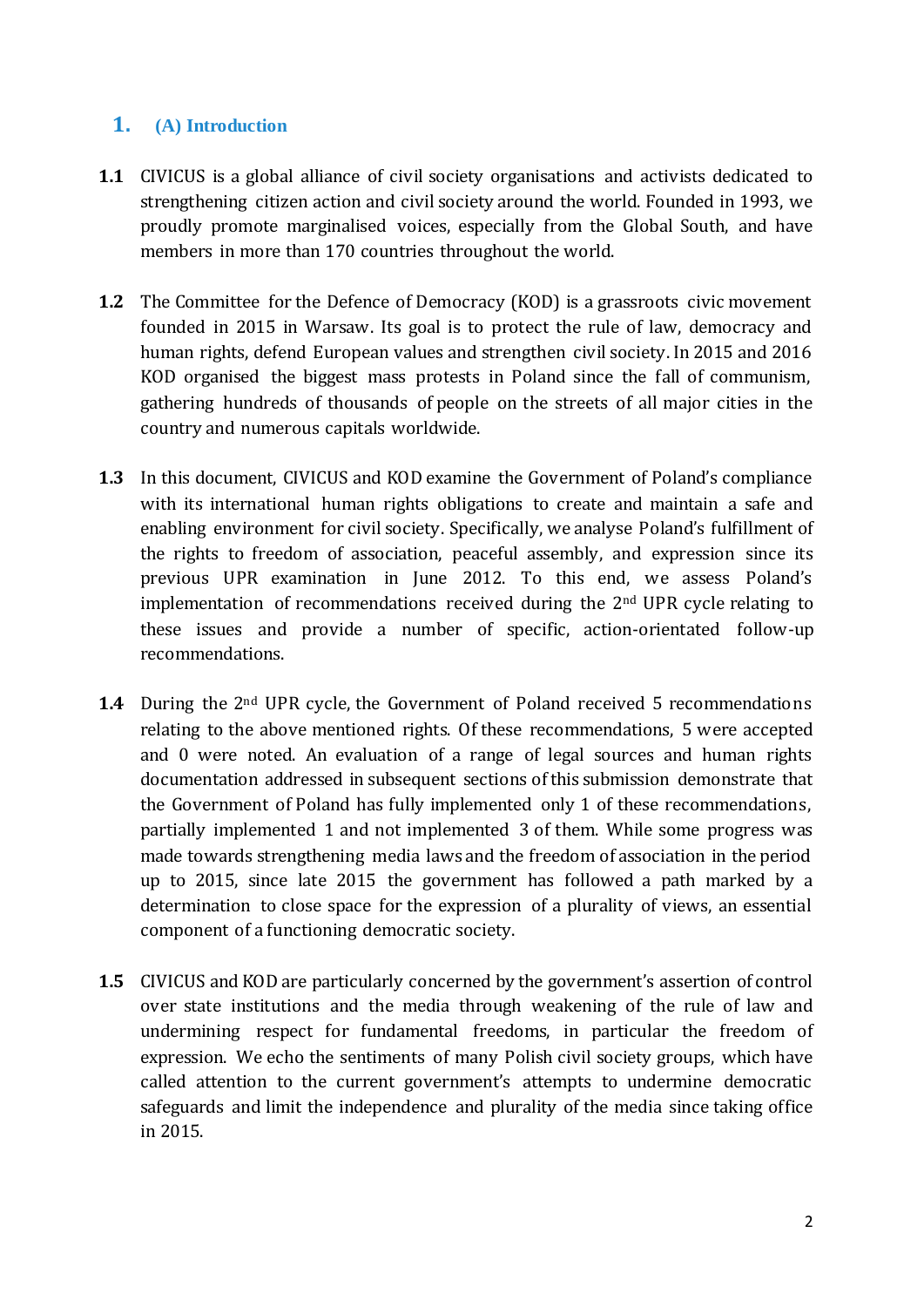- **1.6** CIVICUS and KOD are further alarmed by the recent enactment of new counterterrorism legislation which threatens to seriously undermine the exercise of fundamental freedoms, including the right to freely share information and express ideas, and the freedom to gather peacefully in public. The law contains an overbroad definition of terrorism, provides for increased scrutiny on the activities of foreigners (including foreign NGOs and journalists) in Poland and places wide-ranging powers in the hands of the police and the Minister of the Interior to ban all public protests if the threat level is raised high enough.
	- In Section B, CIVICUS and KOD examine Poland's implementation of UPR recommendations and compliance with international human rights standards concerning freedom of association.
	- In Section C, CIVICUS and KOD examine Poland's implementation of UPR recommendations and compliance with international human rights standards concerning to freedom of expression, independence of the media and access to information.
	- In Section D, CIVICUS and KOD examine Poland's implementation of UPR recommendations and compliance with international human rights standards related to freedom of peaceful assembly.
	- In Section E, CIVICUS and KOD make a number of recommendations to address the concerns listed.

## **2. (B) Freedom of association**

- **2.1** Under the 2<sup>nd</sup> UPR cycle, the government received a series of recommendations related to strengthening protections for the rights of minority groups, particularly the LGBTI community. Through these, Poland was urged to 'recognize gender identity as [a] possible ground for discrimination'<sup>1</sup> and adopt laws and policies to 'safeguard the rights of LGBT people and fight discrimination based on sexual orientation.'<sup>2</sup>
- **2.2** Article 58 of the Constitution of the Republic of Poland guarantees the right to freedom of association, while Article 9 states that Poland 'shall respect international law binding on it.'<sup>3</sup> Article 22 of the International Covenant on Civil and Political Rights (ICCPR), to which Poland is a state party, also guarantees freedom of

<sup>1</sup> Recommendation from United Kingdom of Great Britain and Northern Ireland, A/HRC/21/14 - Para. 90 & A/HRC/21/14/Add.1 - Para. 90.68.

<sup>2</sup> Recommendation from Brazil, A/HRC/21/14 - Para. 90 & A/HRC/21/14/Add.1 - Para. 90.71.

<sup>3</sup> While article 58 of the constitution guarantees freedom of association generally, article 59 contains further and specific guarantees for freedom of association in the context of trade unions. Full text of the Constitution of the Republic of Poland 1997 in English is available here:

http://www.sejm.gov.pl/prawo/konst/angielski/kon1.htm Accessed 3rd July, 2016.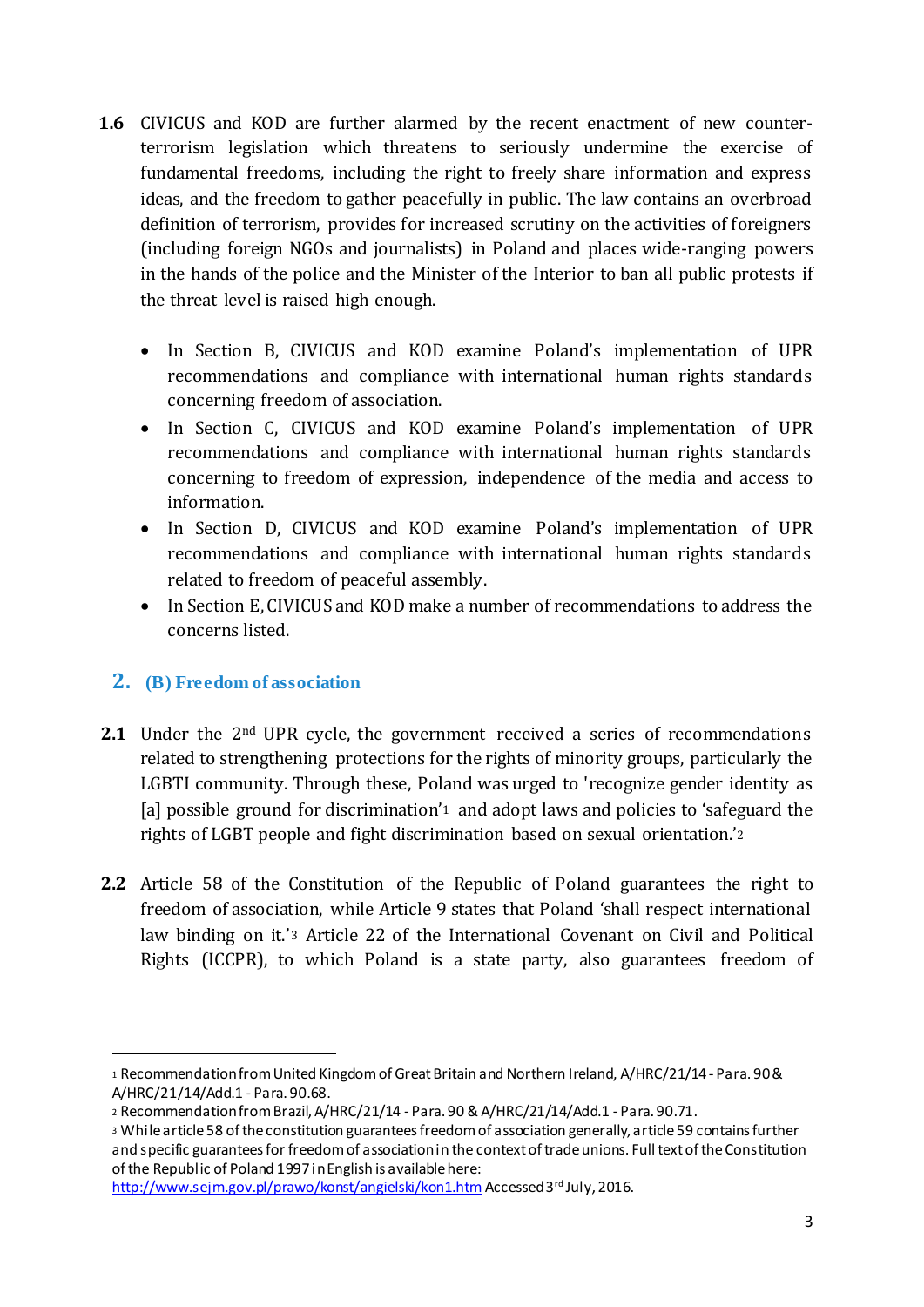association. Despite these commitments, some minority groups, including LGBTI groups, do not receive the full protection of the state for their enjoyment of this right.<sup>4</sup>

- **2.3** While most civil society groups can operate without unwarranted restrictions some minority groups, most notably LGBTI people, homeless people and people with disabilities, are not adequately protected by the state. Campaign against Homophobia5, a local civil society group, reports that there were at least 120 acts of homophobia and transphobia in 2014 alone.<sup>6</sup> In 2015, the offices of Campaign Against Homophobia and another LGBTI organisation Lambda Warszaw7, suffered vandalism ranging from broken windows to hate graffiti.<sup>8</sup> Violent attacks against LGBTI people and groups often go unpunished and when prosecutions are brought, courts often turn a blind eye to the homophobic motive behind the attacks.<sup>9</sup> A refusal to officially acknowledge these attacks as hate crimes leaves LGBTI people and other minority groups in Poland without adequate protection, perpetuating intolerance, division and marginalisation in society.
- **2.4** Associations in Poland are governed by a range of subsidiary legislation including the 1989 Law on Associations (as amended in 2015) and the 2003 Act on Public Benefit and Volunteer Work (as amended in 2015).<sup>10</sup> These laws provide a comprehensive legal framework for the formation and operation of tens of thousands of civil society organisations working in many sectors in Poland.
- **2.5** CIVICUS and KOD welcome the positive changes brought about by amendments to the Law on Associations in 2015. We welcome the reduced indicative period for registration from three months to seven days which is in force since 20 May 2016. We urge the Polish authorities to do their utmost to adhere to the shorter turnaround time for registrations now stipulated in the law. We also welcome changes to

<sup>4</sup> See section 2.4 below.

<sup>5</sup> Campaign Against Hate's website in English: http://world.kph.org.pl/index.php?lang=en Accessed 3rd July, 2016.

<sup>6</sup> See 'The pink book of hate', here: http://kph.org.pl/publikacje/raport\_rozowa\_ksiega\_nienawisci\_2014.pdf Accessed 3rd July, 2016, see also Amnesty International, 'Targeted by Hate, Forgotten by Law' 17 September 2015, https://www.amnesty.org/en/latest/news/2015/09/poland-abandoning-hundreds-of-victims-of-hatecrimes- $1/$  Accessed 27<sup>th</sup> June 2016.

<sup>7</sup> See information about Lambda Warszawa here: http://lambdawarszawa.org/. Accessed 16<sup>th</sup> September, 2016.

<sup>8</sup> The Guardian, 'Thousands march for LGBTI rights in Warsaw amid rising hostility', 11<sup>th</sup> June, 2016. https://www.theguardian.com/world/2016/jun/11/thousands-march-for-lgbti-rights-in-warsaw-amid-risinghostility Accessed 27th June, 2016.

<sup>9</sup> International Lesbian and Gay Alliance (ILGA) Europe, 'Annual Review 2016 – Poland' http://ilgaeurope.org/sites/default/files/2016/poland.pdf Accessed 27th June, 2016.

<sup>10</sup> Unofficial English translations of all relevant legislation related to freedom of association in Poland can be found here: http://www.legislationline.org/topics/country/10/topic/1 Accessed 3rd July, 2016.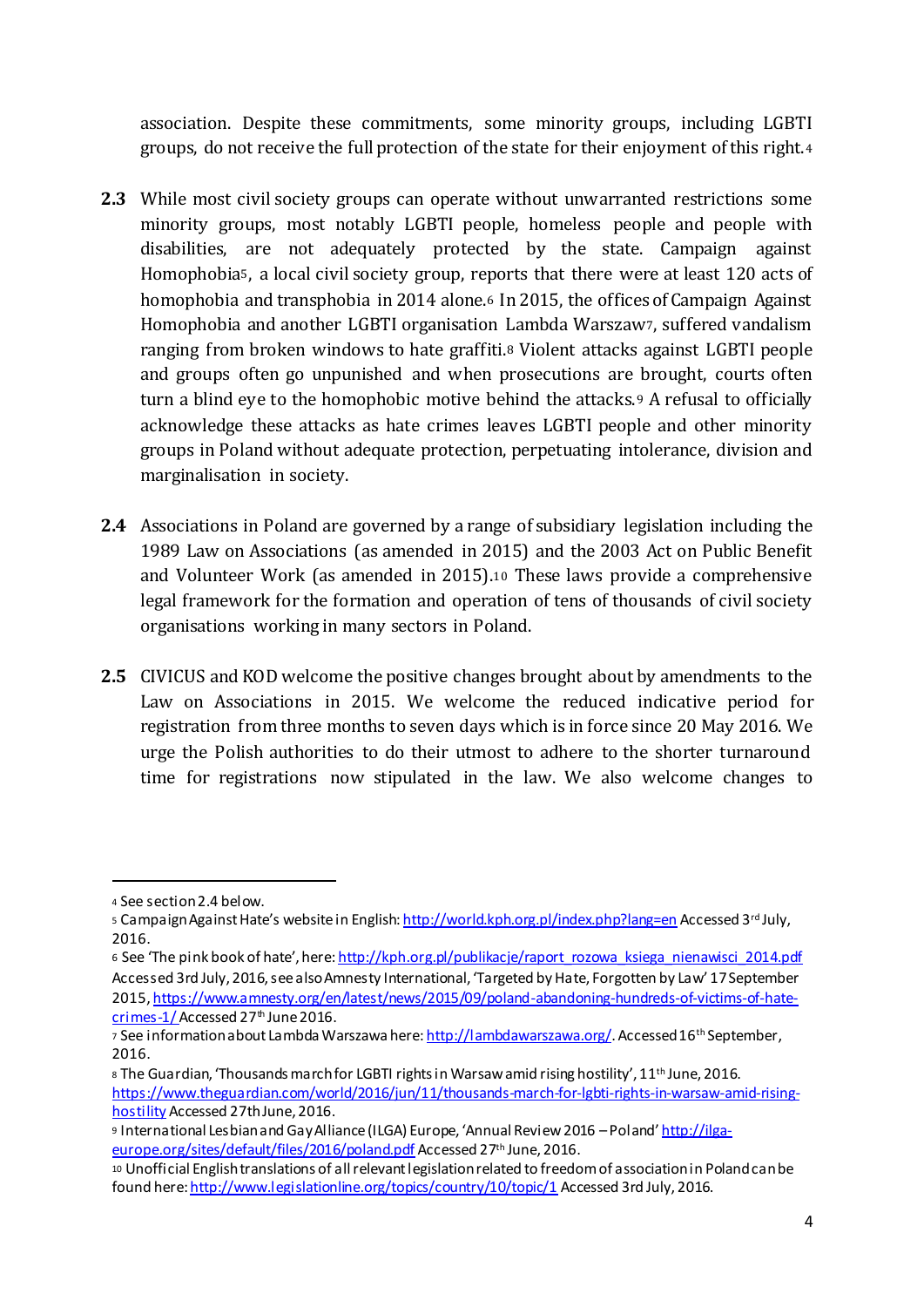accounting rules which allow small civil society organisations to adopt simpler book keeping systems than larger organisations.<sup>11</sup>

- **2.6** Despite these recent legal changes, many CSOs still face an overly-bureaucratic regulatory environment in which requests for registration are delayed significantly, government officials have broad scope to question the goals or mission of an organisation and administrative burdens are heavy, even for relatively small organisations.<sup>12</sup> CIVICUS and KOD therefore call upon the Polish authorities to ensure that these positive legal changes are fully implemented and that the remaining challenges faced by Polish CSOs are recognised and addressed.
- **2.7** Poland's new Law on Anti-terrorist Operations <sup>13</sup> contains provisions which could be used to discriminate against minority civil society organisations or institutions. Regulations accompanying the law include multiple references to 'Muslim' or 'Islamic' groups or institutions whose actions could *prima facie* raise the prospect of someone associated with those groups being detained for 14 days without having to appear before a judge. Given current tensions caused by the refugee crisis in Poland and elsewhere in Europe, language in the Act to the effect that foreigners should be treated with heightened level of suspicion, increases the risk that civil society groups established to promote the rights of immigrants and refugees as well as religious minorities will be unfairly targeted.

#### **3.** (**C) Freedom of expression, independence of the media and access to information**

**3.1** Under the 2<sup>nd</sup> UPR cycle, the government received two recommendations relating to freedom of expression and access to information. By accepting both of these recommendations, the government pledged to 'review article 212 of the Penal Code criminalising defamation, with the aim of removing it from the Penal Code' and 'provide access to the means of communication to all groups of society so that they may exercise fully their right to freedom of expression.'<sup>14</sup> However, as discussed

 $\overline{a}$ 

http://www.dziennikustaw.gov.pl/DU/2015/1333Accessed on 8th September, 2016.

<sup>12</sup> This comprehensive report (in Polish) on the NGO sector in 2015 from local civil society group Klon/Jawor details that over half of NGOs surveyed believe that bureaucracy is a problem for them.

<sup>11</sup> Act of 23<sup>rd</sup> July 2015 amending accounting rules and other acts:

http://fakty.ngo.pl/files/wiadomosci.ngo.pl/public/civicpedia/Raport\_Klon\_Kondycja\_2015.pdf Accessed on 3rd June, 2016. This finding is backed up by 'The 2014 CSO Sustainability Index for Central and Eastern Europe and Eurasia',

https://www.usaid.gov/sites/default/files/documents/1863/EuropeEurasia\_FY2014\_CSOSI\_Report.pdf Accessed 27th June 2016.

<sup>13</sup> The draft text of the new law can be read in Polish here, https://bip.mswia.gov.pl/bip/projekty-aktowprawnyc/2016/24018,Projekt-ustawy-o-dzialaniach-antyterrorystycznych.html Accessed 21st September, 2016. 14 Recommendations made by Norway and the Holy See respectively during Poland's review in the 2<sup>nd</sup> UPR cycle. Link to UPR Info/OHCHR report.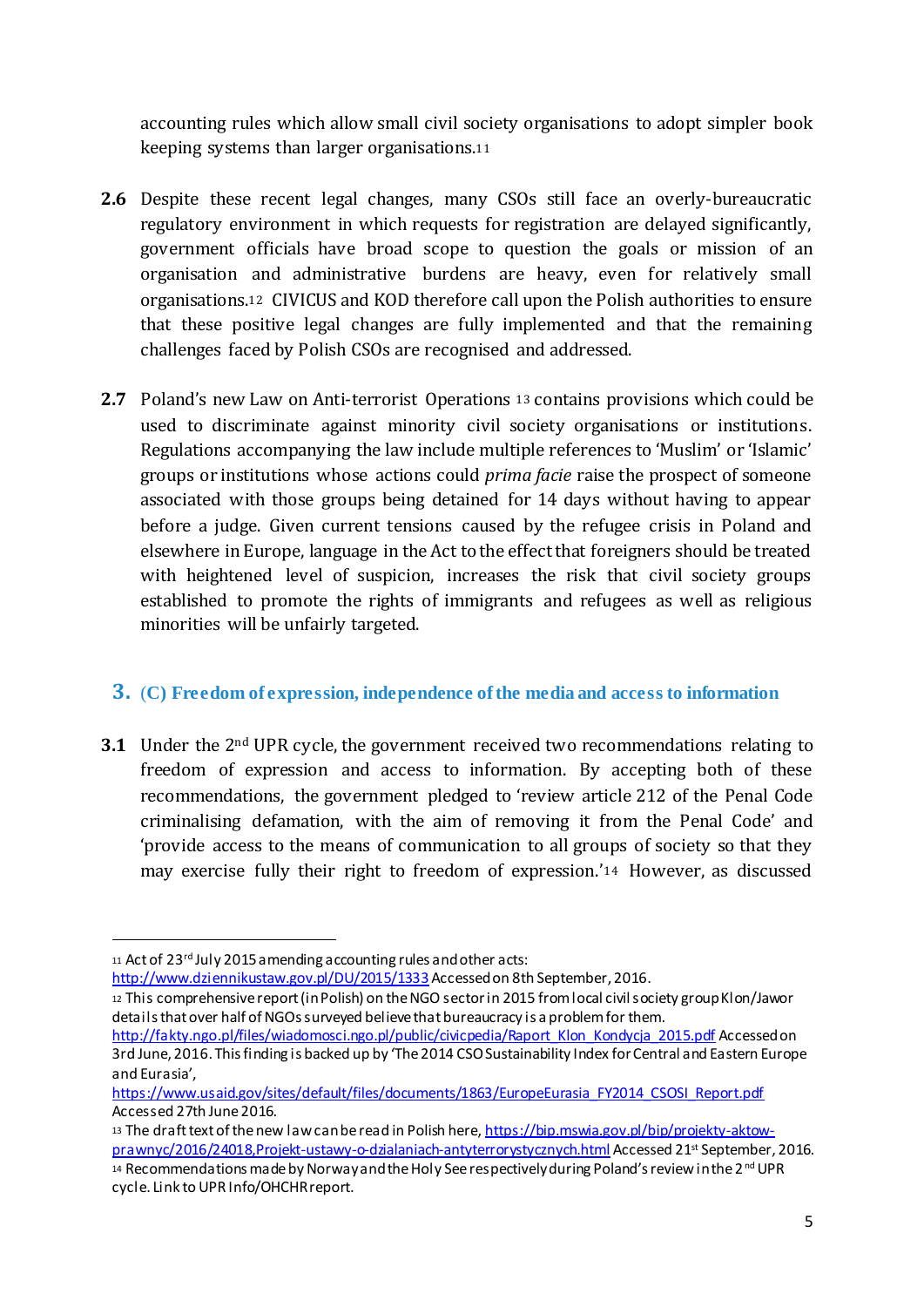below, the government did not take effective measures to implement these recommendations.

- **3.2** Article 19 of the ICCPR guarantees the right to freedom of expression and opinion. Article 54 (1) of the Constitution of Poland states that the 'freedom to express opinions, to acquire and to disseminate information shall be ensured to everyone.' Article 54 (2) of the Constitution prohibits 'preventive censorship of the means of social communication'. <sup>15</sup> However, due to a combination of legal and practical restrictions, freedom of expression in Poland has become increasingly restricted since Poland's last review.<sup>16</sup>
- **3.3** Despite the recommendation made during the 2nd cycle of the UPR process, provisions criminalising defamation remain part of Poland's laws. At Poland's mid -term UPR, the government stated that there were 'no sufficient grounds for full decriminalization of the crime of defamation.'<sup>17</sup> Polish civil society groups reported during submissions to the last UPR review that use of criminal defamation provisions in Article 212 of the Criminal Code were on the rise, and that they were often used to block legitimate discourse on public matters, rather than protect the reputation of individuals.<sup>18</sup>
- **3.4** Furthermore, and despite the general recommendation made to ensure that everyone could fully exercise his or her right to freedom of expression, since late 2015, the government of Poland has taken active steps to undermine the independence of public media. Notwithstanding the positive amendments made to several media-related laws between 2011 and 2013, <sup>19</sup> the introduction and proposal of new media legislation – including the Act on the Council of National Media and the Act on Audiovisual Contribution – has substantially eroded the independence of Poland's public broadcasters.<sup>20</sup>

<sup>15</sup> Full text of the Constitution of the Republic of Poland 1997 in English is available here: http://www.sejm.gov.pl/prawo/konst/angielski/kon1.htm Accessed 3rd July, 2016.

<sup>16</sup> Reporters Without Borders 2016 World Press Freedom Index shows that Poland fell from 18<sup>th</sup> in 2015 to 47<sup>th</sup> in 2016 in its global ranking of respect for press freedom: https://rsf.org/en/poland. Accessed 8th September, 2016.

<sup>17</sup> Ministry of Foreign Affairs, 'Universal Periodic Review Mid-Term Progress Review by Poland', presented by the Republic of Poland at the 25<sup>th</sup> Session of the Human Rights Council.

http://lib.ohchr.org/HRBodies/UPR/Documents/session13/PL/ImplementationPoland.pdfAccessed 4th July, 2016.

<sup>18</sup> Universal Periodic Review of Poland, Submission by the Helsinki Foundation for Human Rights (Warsaw) 28th November, 2011

http://lib.ohchr.org/HRBodies/UPR/Documents/session13/PL/HFHR\_UPR\_POL\_S13\_2012\_HelsinkiFoundationf orHumanRights E\_shorterversion.pdf Accessed 4<sup>th</sup> July, 2016.

<sup>19</sup> Ministry of Foreign Affairs, 'Universal Periodic Review Mid-Term Progress Review by Poland', presented by the Republic of Poland at the 25<sup>th</sup> Session of the Human Rights Council.

http://lib.ohchr.org/HRBodies/UPR/Documents/session13/PL/ImplementationPoland.pdf Accessed 4th July, 2016.

<sup>20</sup> The Council of Europe commissioned an expert legal opinion on Poland's new media laws, which produced a range of critical findings and recommendations for amendments that would bring Poland's laws back in line with Council of Europe standards on the freedom of expression: https://www.coe.int/en/web/portal/-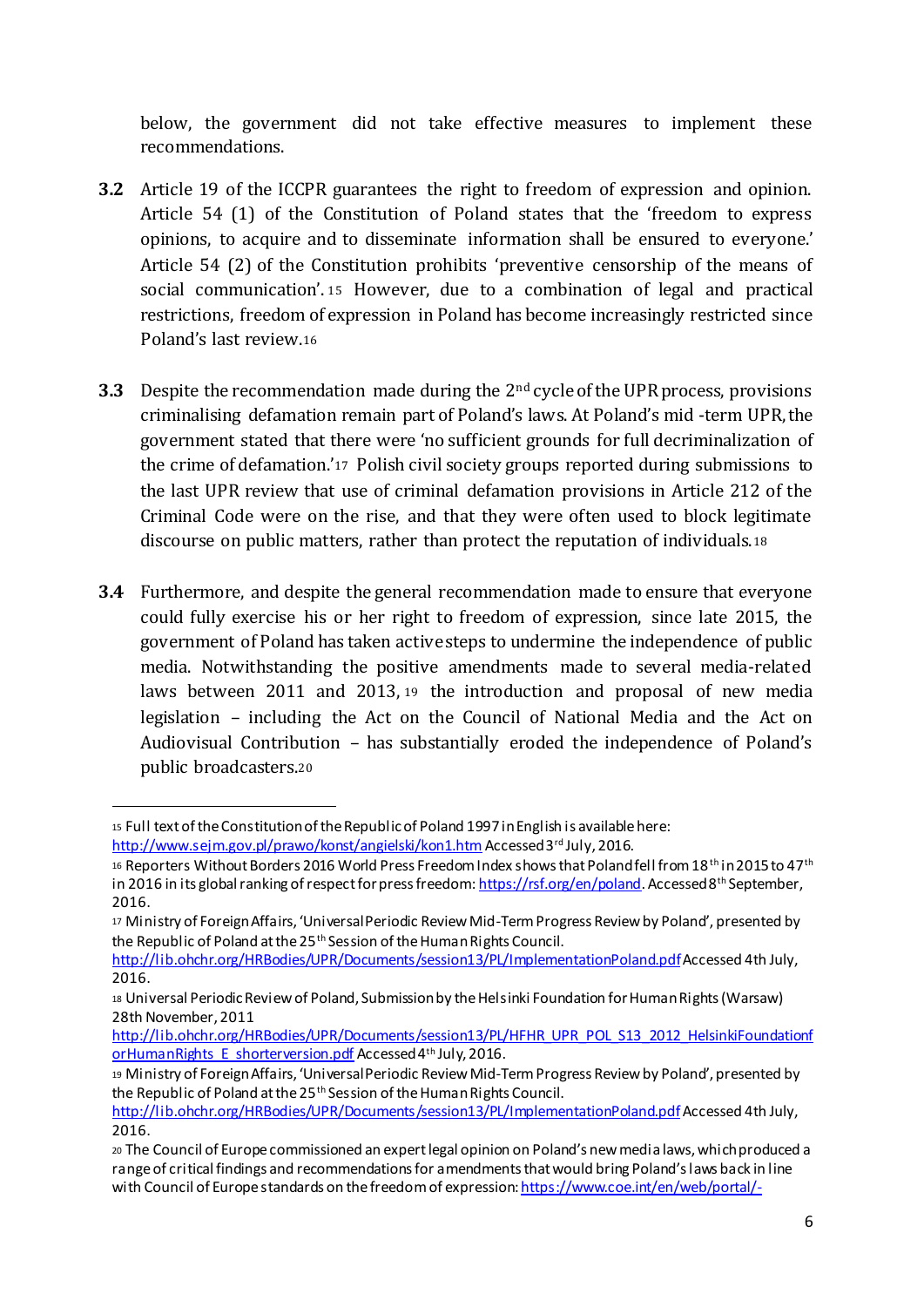- **3.5** While political influence on the public service media has been present in Poland for some time, the actions of the government since December 2015 have seriously diminished confidence in the independence and impartiality of public television and radio stations. In early January 2016, the Polish Parliament adopted a Law Amending the Broadcasting Act – known as the 'Small Media Law' – which subordinated governance<sup>21</sup> of public service broadcasting directly to the government, allowing it to directly appoint top leadership and the members of supervisory boards. <sup>22</sup> The legislation removed the incumbent heads of public television and radio stations Telewizja Polska (TVP) and Polskie Radio (PR) while the government directly appointed new heads in their place. The new appointees quickly dismissed (or forced the resignations of) about 140 journalists, some of whom had worked for as long as 20 years for the public broadcaster. This political interference appeared to be designed to transform public television into 'National television', promoting "Polish traditions and patriotic values".<sup>23</sup>
- **3.6** Around the time that the Small Media Law was introduced Ryszard Terlecki, deputy leader of the ruling law and justice (PiS) party, said 'If the media imagine they're going to take up Polish people's time with criticism of our plans…then it's time to put a stop to that.' <sup>24</sup> The media reforms introduced by the government have been heavily criticised by Polish civil society and the international community alike for moving away from well-established principles and best practices to ensure the independence and impartiality of public broadcasters.<sup>25</sup>

<sup>22</sup> Reporters Without Borders, 'RSF urges Juncker to call for the repeal of Poland's new media law', https://rsf.org/en/news/rsf-urges-juncker-call-repeal-polands-new-media-law Accessed 27th June 2016.

 $\overline{a}$ 

<sup>23</sup> CIVICUS, Interview with Hanna Szulczewska Press Officer with the Committee for the Defense of Democracy (KOD), 19th February, 2016, http://civicus.org/index.php/en/media-centre-129/news-and-resources-127/2359 poland-government-should-listen-to-the-people-and-stop-curbing-civil-liberties Accessed 27<sup>th</sup> June, 2016 <sup>24</sup> The Nation, 'RegimeChange in Poland, Carried Out from Within', by David Ost, January 8, 2016.

<sup>25</sup> The Council of Europe conducted a mission to review these and other legislative changes in February 2016 and their report was released in June 2016, here: http://www.coe.int/de/web/media-freedom/news/- /asset\_publisher/RuR4jZRX8nrl/content/coe-commissioner-for-human-rights-urges-the-polish-authorities-tointroduce-safeguards-to-guarantee-the-independence-of-public-service-media-frompoli?inheritRedirect=false&redirect=http%3A%2F%2Fwww.coe.int%2Fde%2Fweb%2Fmedia-

<sup>/</sup>conclusions-of-an-expert-dialogue-between-the-polish-government-and-the-council-of-europeAccessed 4th July, 2016.

<sup>21</sup> 'Grave' concerns about these structural changes (which were still only proposals at the time) were raised in December 2015 by the European Broadcasting Union (EBU) in an open letter to the Polish government: http://www.ebu.ch/news/2015/12/ebu-urges-polish-government-to-e Accessed 27<sup>th</sup> June 2016

https://www.thenation.com/article/regime-change-in-poland-carried-out-from-within/ Accessed 27th June, 2016. A video record of Mr Terlecki's comments can be viewed in Polish here:

http://www.tvn24.pl/wiadomosci-z-kraju,3/ryszard-terlecki-o-mediach-zmiany-w-mediach-zapowiadapis,606582.html. Accessed 8th September, 2016.

freedom%2Fnews%3Fp\_p\_id%3D101\_INSTANCE\_RuR4jZRX8nrl%26p\_p\_lifecycle%3D0%26p\_p\_state%3Dnorm al%26p\_p\_mode%3Dview%26p\_p\_col\_id%3Dcolumn-4%26p\_p\_col\_count%3D1 Accessed on 27<sup>th</sup> June 2016.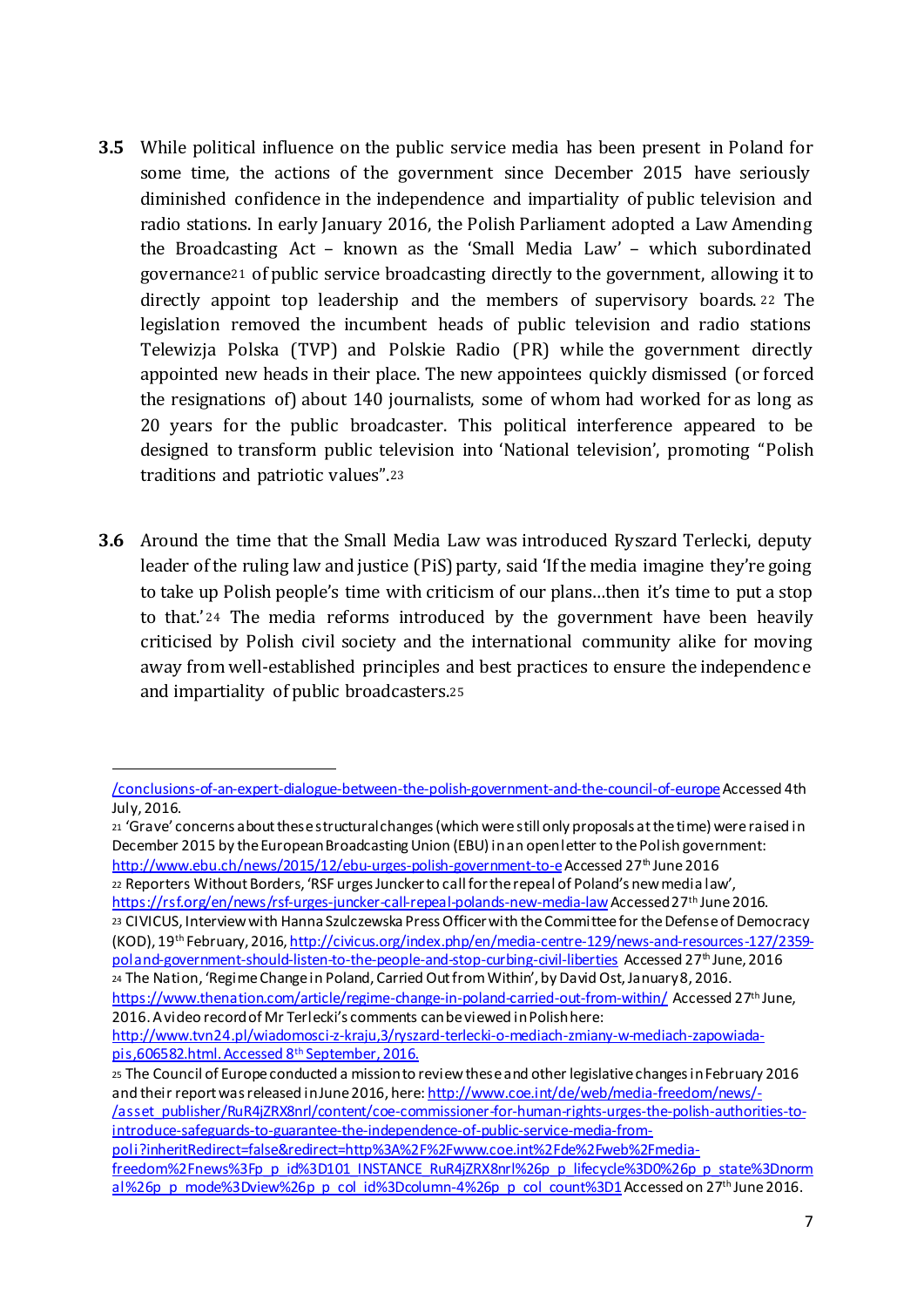- **3.7** The Law on Anti-terrorist Operations <sup>26</sup> enacted on 10 June 2016 undermines freedom of information and expression by allowing the head of the Internal Security Agency (ISA) to block any website without notification or justification, and without first obtaining a court order to do so. A court's approval for the blocking of a website only needs to be secured five days later and even then the ISA is entitled to appeal any decision of the court in order to have the block reinstated.
- **3.8** The above mentioned new counter-terrorism law also grants sweeping surveillance powers to the Internal Security Agency (ISA) without providing for any oversight role by any other public body. Such provisions could create a chilling effect on journalists' and citizens' private conversations and public debates. Because of the wide scope that police have under the law to collect users' data, there is a particular concern that online expression could be restricted. The increased powers provided for in the Law on Anti-terrorist Operations exacerbate the problem of unchecked surveillance by security forces, provided for in amendments to the Police Act, passed in February 2016.<sup>27</sup> That Act allows police to collect internet users' metadata without a court order and has been heavily criticised by civil society and by the Council of Europe's Venice Commission for failing to provide adequate oversight and limitations on data collection, in order to prevent the misuse by state authorities of extensive surveillance powers.<sup>28</sup>
- **3.9** On 18 June 2014, security service officers raided the headquarters of a private magazine, Wprost, which had leaked recordings of conversations between several government officials and a number of public figures including a bank governor. The recordings suggested improper dealings between the bank and the government and the peddling of political influence for electoral gains. The raid was carried out without a proper court order and was severely criticised by journalists and civil society as an attack on media freedoms. The Justice Minister later conceded that the raid should not have taken place.
- **3.10** Article 20 (2) of the ICCPR, to which Poland is a state party states that 'any advocacy of national, racial or religious hatred that

<sup>26</sup> A short summary of the new law is provided here by the Citizens Observatory of Democracy: http://citizensobservatory.pl/temat/police-and-special-services/ Accessed 8<sup>th</sup> September, 2016. <sup>27</sup> A short summary of the main problems with these amendments is available here:

http://citizensobservatory.pl/ustawa/law-of-15-january-2016-amending-the-act-on-the-police-and-severalother-acts-concerning-the-functioning-of-secret-services-journal-of-laws-of-2016-section-154/ Accessed 8th September, 2016.

<sup>28</sup> Council of Europe, 'Surveillance powers too broad in Poland, according to Council of Europe's Venice Commission',

https://wcd.coe.int/ViewDoc.jsp?p=&id=2433683&Site=DC&BackColorInternet=F5CA75&BackColorIntranet=F 5CA75&BackColorLogged=A9BACE&direct=true.Accessed 27<sup>th</sup> June 2016.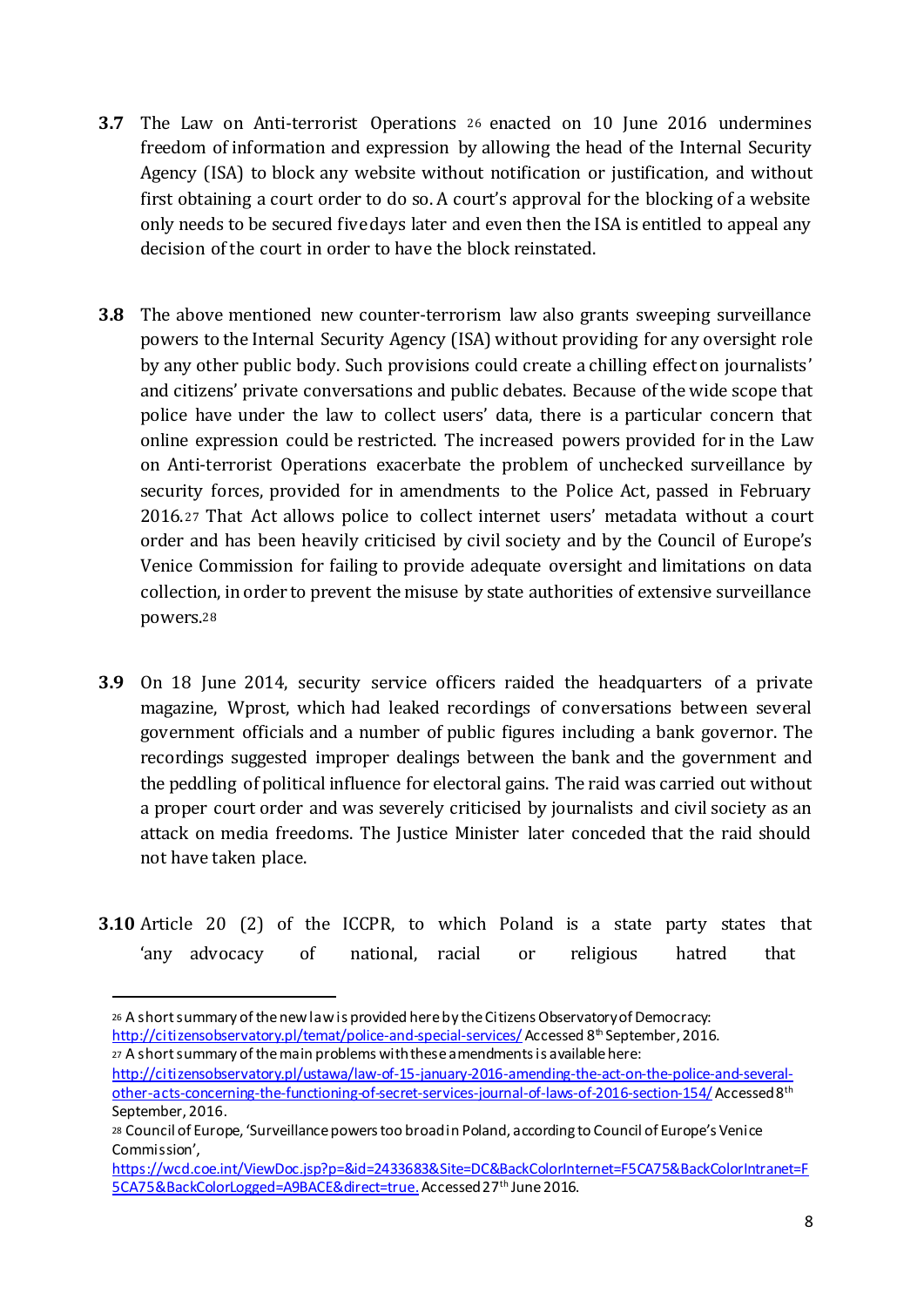constitutes incitement to to discrimination, hostility or violence shall be prohibited by law.' While the Polish Constitution's provision on freedom of expression does not contain any clause specifically related to the prevention of hate speech or speech which incites others to violence, article 256 of Poland's criminal code criminalises the promotion of fascist or other totalitarian regimes, and the humiliation of any group based on national, ethnic, racial or religious grounds.

- **3.11** The law however does not address discrimination on the grounds of sexual orientation and in practice, hate speech against a number of minority groups is prevalent in Polish society. In particular, discriminatory speech against ethnic and sexual minority groups in Poland remains a challenge in Poland.<sup>29</sup>
- **3.12** Article 61 of Poland's constitution guarantees that the public shall have access to information held by the state. In practice, however, rules governing access to information are not fully respected. A report in 2014 from a Polish civil society coalition concluded that, although regulations are in place, they are often applied in a discretionary manner. The report also finds that some categories of information are regulated by special regulations, making the system overly complicated, and that public institutions have not been sufficiently proactive in releasing information.<sup>30</sup>
- **3.13** The government is also exerting economic pressure on the private media critical of its record in Poland. There are several reports of large state and semi-state companies withdrawing advertising from private media publications as punitive means to exercise control of their editorial independence. Government institutions no longer subscribe to the most popular independent daily Gazeta Wyborcza. Recent reports indicated that filling station agents had been instructed not to display Gazeta Wyborcza and Newsweek newspapers. There are also suggestions that ongoing investigations into the owners of large private media outlets are politically motivated.

#### **4. (D) Freedom of peaceful assembly**

 $\overline{a}$ 

**4.1** During Poland's examination under the 2<sup>nd</sup> UPR cycle, the government received one recommendation on the right to freedom of assembly. Poland accepted this

<sup>29</sup> Warsaw University Centre for Research on Prejudice and Stefan Batory Foundation, 'Hate Speech in Poland 2014 Summary of the National Opinion Poll', 2014

http://www.batory.org.pl/upload/files/Programy%20dotacyjne/Obywatele%20dla%20Demokracji/Hate\_speec h\_Poland\_2014.pdf Accessed 3rd July, 2016.

<sup>30</sup> Polish Open Government Coalition, 'Waiting for open government', June 2014.

http://www.freedominfo.org/2014/06/polish-foi-laws-practices-weak-evaluation-finds/ Accessed 4th July, 2016.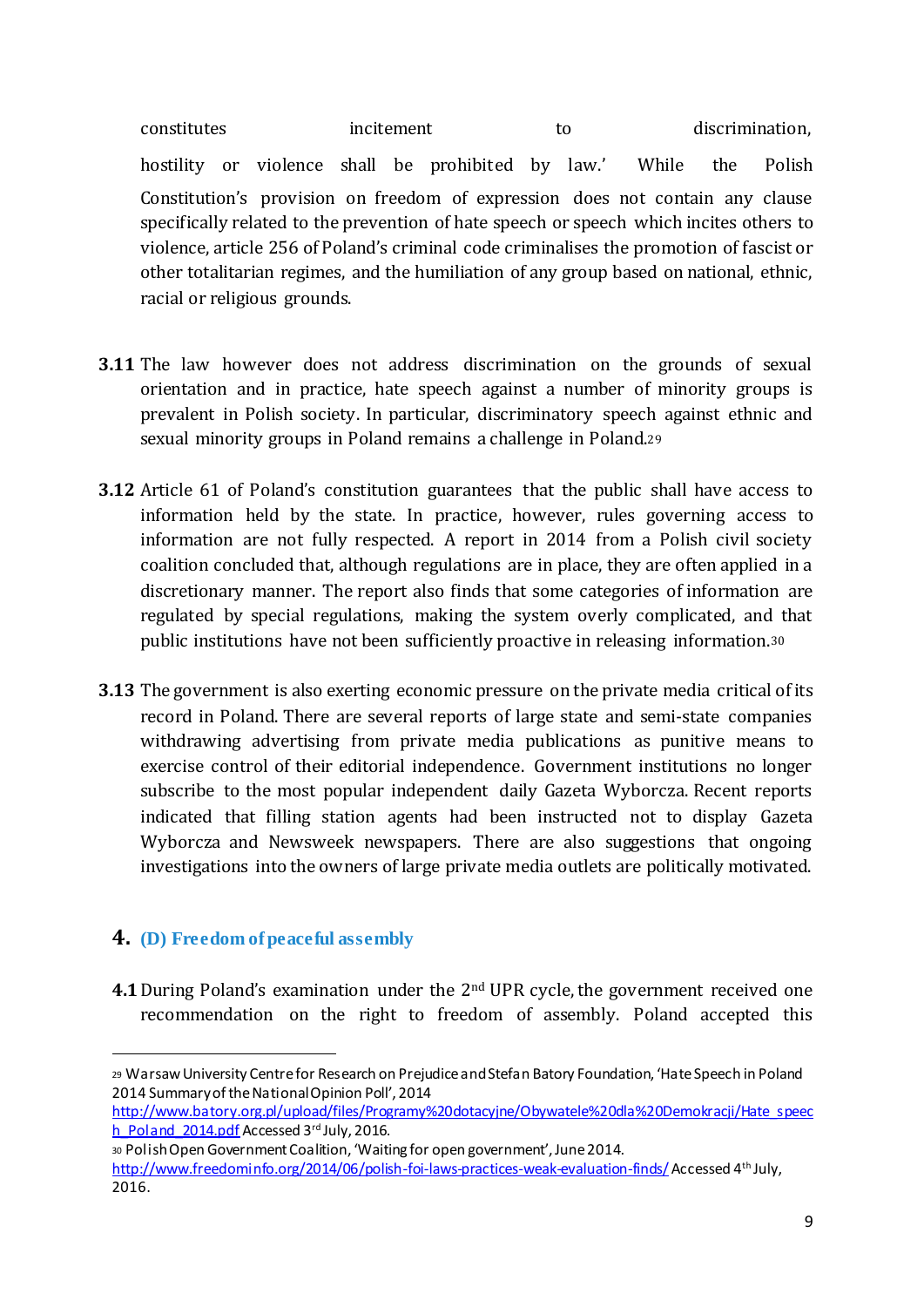recommendation and committed to 'conduct, jointly with special procedures of the Human Rights Council, a comprehensive and impartial investigation of all cases of cruel treatment and the use of excessive force by police officers against the participants in demonstrations that were held in Poland in November, 2011.'

- **4.2**Article 21 of the ICCPR guarantees the freedom of peaceful assembly. In addition, article 30 of the Polish Constitution states that 'freedom of peaceful assembly and participation in such assemblies shall be ensured to everyone.' However, there are concerns about impunity for the use of excessive force by security forces in the past and new laws which give the authorities undue power to ban protests.
- **4.3**In respect of the recommendation made during the 2nd UPR cycle, and in its mid-term UPR report, the government of Poland reported that only one police officer had been convicted of 'abuse of power' and 'battery' in connection with protests in November 2011, receiving a suspended 6 month prison sentence and banned from working as a police officer for eight years.
- **4.4**The Law on Anti-terrorist Operations, passed by both houses of parliament in June 2016 and signed into law by the president grants wide ranging powers to the authorities through which the right to freedom of peaceful assembly could be violated. In particular, civil society is fearful that the broad definition of terrorism employed in the law could be used to clamp down on peaceful protests aimed at affecting state policy.<sup>31</sup> The law would give the police the power to cancel public meetings and even allow the police to conduct indiscriminate searches and shoot to kill policies. Under the law, the Minister of Internal Affairs can issue a blanket ban on public assembly when the state deems that there is a heightened 'state of alarm', something which can be declared without any evidentiary requirement.<sup>32</sup>
- **4.5**In September 2014, the Constitutional Court ruled six provisions of a 2012 amendment to the Law on Assemblies unconstitutional, including a ban on simultaneous demonstrations in the same place that could threaten public order. Proposals made by the government in 2015 to address these shortcomings were partially welcomed by civil society, particularly provisions relating to a shortened notification period for stationary demonstrations. Concerns remain however

<sup>31</sup> Panoptikon Foundation, 'Poland adopted a controversial anti-terrorism law' 22<sup>nd</sup> June, 2016 https://en.panoptykon.org/articles/poland-adopted-controversial-anti-terrorism-law Accessed 21st September, 2016.

<sup>32</sup> Human Rights First, 'Poland's Anti-Terror Law', June 2016.

http://www.humanrightsfirst.org/sites/default/files/Poland-Anti-Terror-Law-Brief.pdf Accessed 27<sup>th</sup> June, 2016.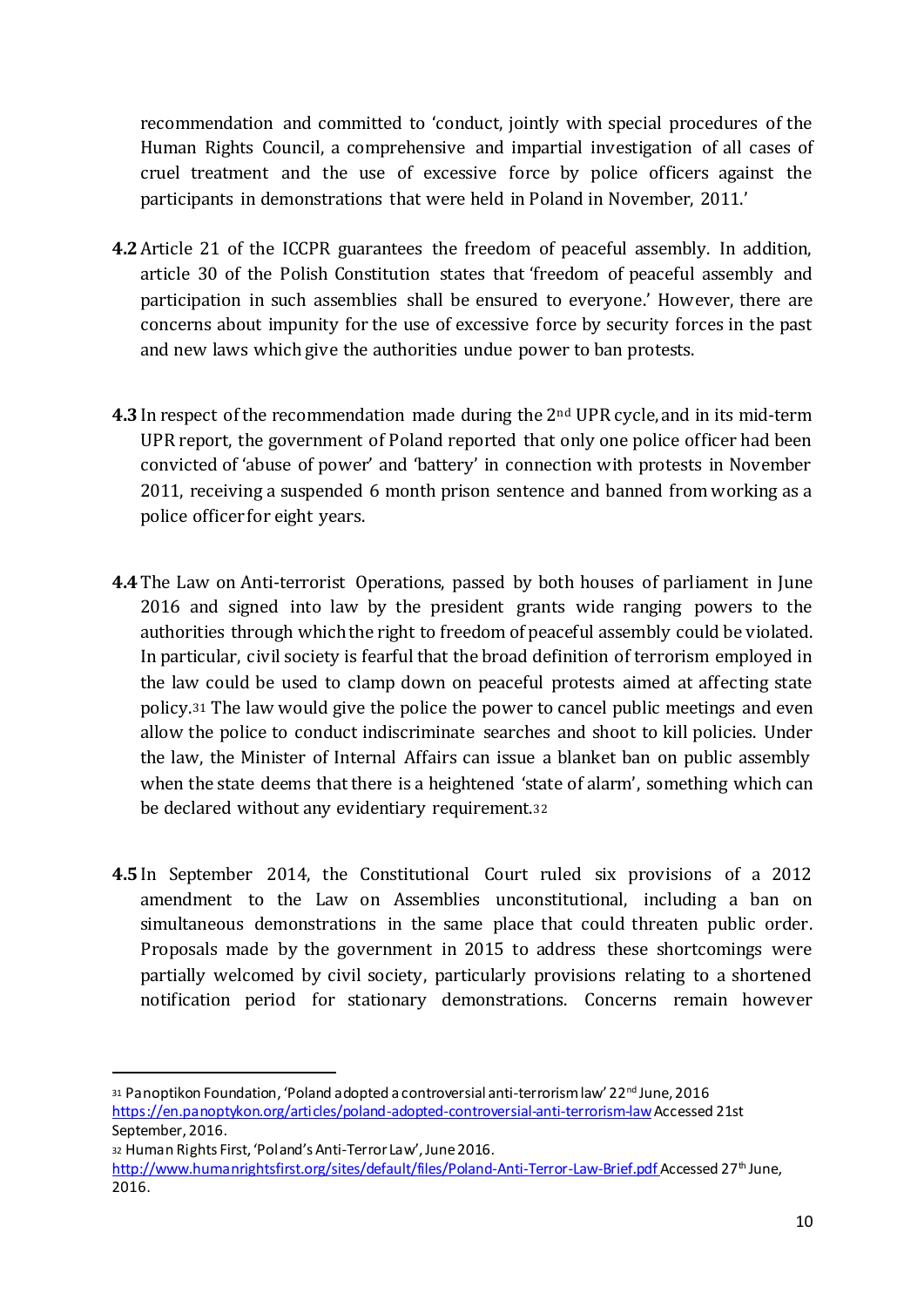regarding a six day notification requirement for marches, even where marches would not affect the circulation of traffic.<sup>33</sup>

## **5. (E) Recommendations to the Government of Poland**

CIVICUS and KOD call on the Government of Poland to create and maintain, in law and in practice, an enabling environment for civil society, in accordance with the rights enshrined in the ICCPR, the UN Declaration on Human Rights Defenders and Human Rights Council resolutions 22/6 on Protecting Human Rights Defenders, 27/5 on the Safety of Journalists and 27/31 on Civil Society Space.

At a minimum, the following conditions should be guaranteed: freedom of association, freedom of expression, freedom of peaceful assembly, the right to operate free from unwarranted state interference, the right to communicate and cooperate, the right to seek and secure funding and the state's duty to protect. In light of this, the following specific recommendations are made:

#### **5.1Regarding freedom of association**

- Repeal discriminatory provisions, including those contained in the Law on Antiterrorist Operations, which increase the risk that minority or foreign civil society groups in Poland will be unfairly targeted.
- Pending the repeal of those provisions, ensure that all charges or arrests brought for terrorism-related charges are based on a reasonable suspicion that a crime has been committed and not primarily on the basis of the religious or national affiliations of any group or individual.
- Laws, policies and practices should be put in place to ensure that LGBTI groups are able to freely form associations and organise peacefully to advance their interests. The state should take active steps to address the widespread nature of attacks against LGBTI people, ensure that these groups are adequately protected from threatening or intimidating behaviour and physical violence.
- Ensure that state institutions at all levels adhere to enabling new provisions in the Law on Associations 2015, particularly in respect to the implementation of faster times for registration and easier accounting requirements for smaller

<sup>33</sup> In 2015, local civil society group the Helsinki Foundation for Human Rights made a submission to the Ministry of Administration and Digitisation on legislative proposals on assemblies. A summary of their main arguments is found here: http://www.hfhr.pl/en/long-way-ahead-for-new-assemblies-act/ Accessed 9th September, 2016.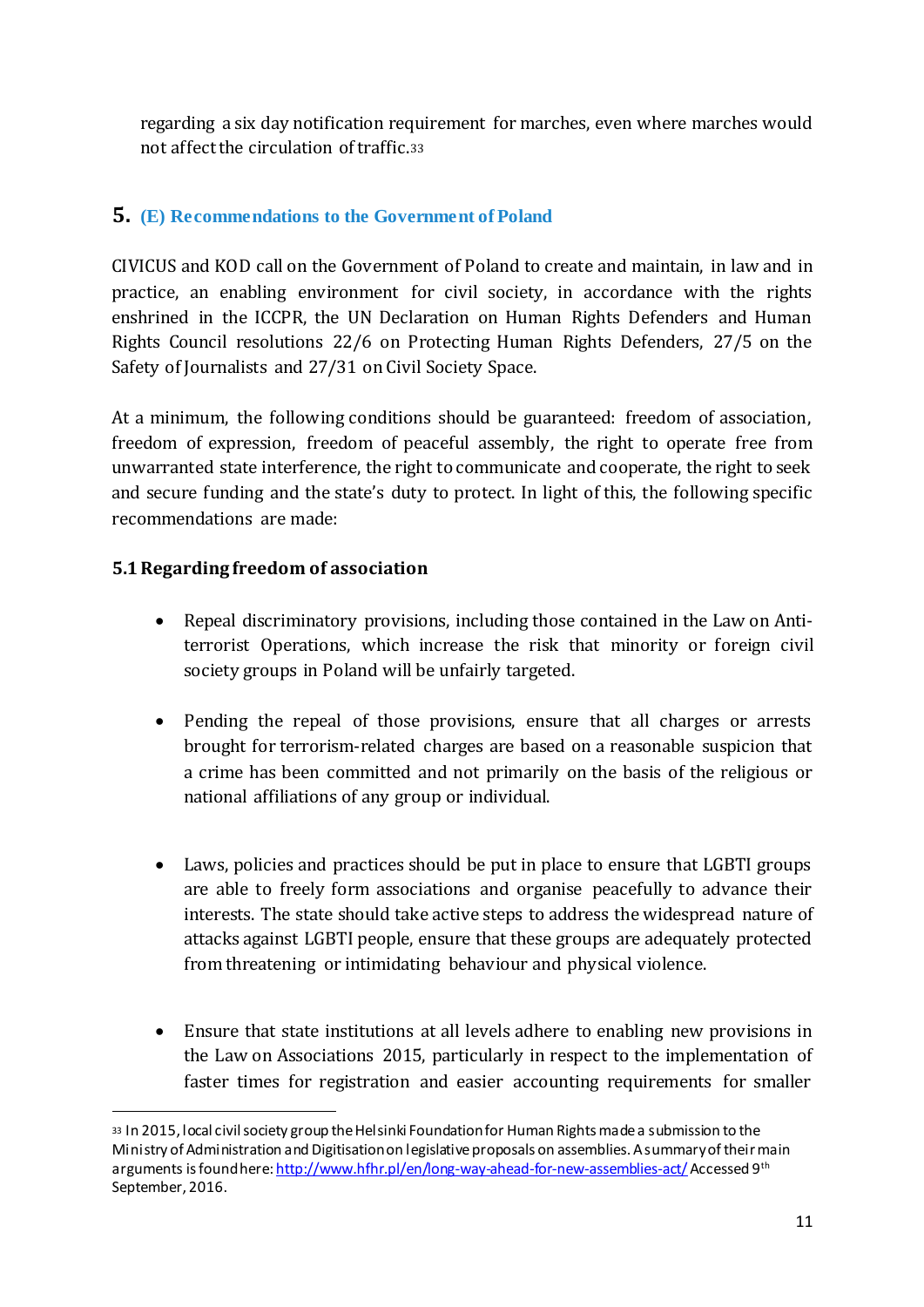associations. The government should also take steps to address the remaining concerns of civil society organisations regarding onerous bureaucratic procedures.

## **5.2 Regarding freedom of expression, independence of the media and access to information**

- Ensure freedom of expression and media freedom by all bringing national legislation into line with international standards.
- Respond positively to calls by domestic and international civil society groups as well as intergovernmental bodies including the European Union and the Council of Europe, by amending laws passed since late 2015 which undermine the independence of the public media and erode public confidence in the impartiality of public television and radio stations.
- Repeal provisions of the counter-terrorism law enacted on June 2016 by removing overbroad powers to block online content and to introduce safeguards and adequate oversight mechanisms on the use of powers to interfere with or monitor electronic communications of Polish citizens or foreigners residing in Poland.
- Amend article 256 of the criminal code to include reference to hate speech based on discrimination against sexual minority groups in Poland.
- Revisit the decision not to repeal the law criminalising defamation in the criminal code, ensuring that while the law is being repealed that it is not used for political purposes or to target individuals for the free and legitimate expression of their views.

#### **5.3 Regarding freedom of assembly**

- Repeal provisions in the counter-terrorism law passed on June  $10<sup>th</sup>$  2016 to ensure that the right to conduct peaceful public gatherings cannot be arbitrarily denied, that lethal force is never used against peaceful protestors and that stringent evidentiary requirements and tests or proportionality are fulfilled before any blanket ban on public gathering is imposed.
- Enact changes to the Law on Assemblies, which respond to the court judgment declaring unconstitutional several provisions of the law in September 2014 and which take into account international best practices with regard to the notification requirements for demonstrations and marches.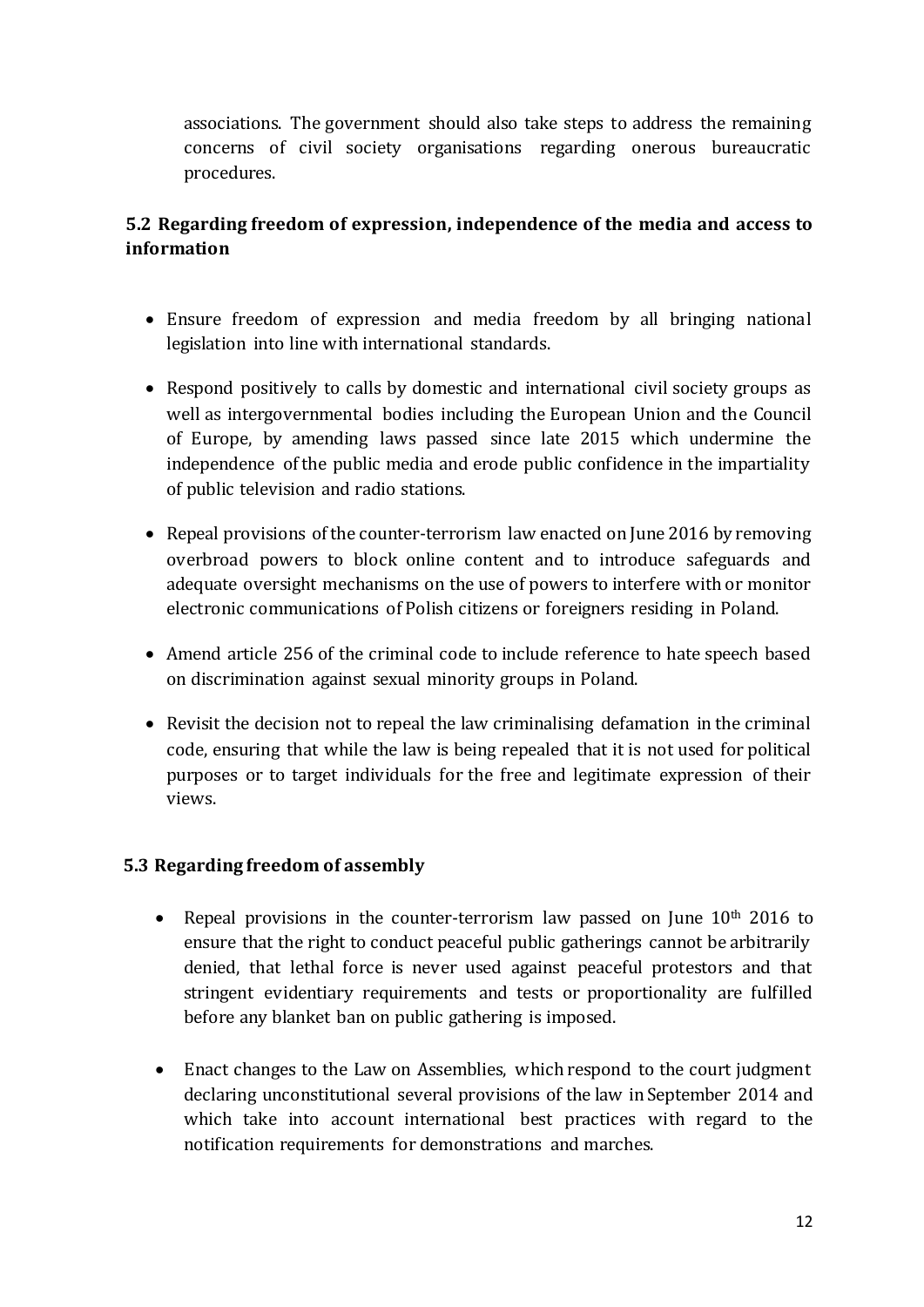- In general, ensure that Poland's laws, policies and practices adhere to the best practices on freedom of peaceful assembly as put forward by the UN Special Rapporteur on the Right to Peaceful Assembly and Association in his annual report (2012) which calls for simple notification rather than explicit permission to assemble.
- All instances of extra-judicial killing and excessive force committed by security forces while monitoring protests and demonstrations should be immediately and impartially investigated.
- Review and if necessary update existing human rights training for police and security forces with the assistance of independent nongovernmental organizations to foster more consistent application of international human rights standards, including the UN Basic Principles on the Use of Force and Firearms.

## **5.4 Regarding access to UN Special Procedures mandate holders**

- Since 2001, Poland has extended a standing invitation to all UN Special Procedure mandate holders. Given the challenges described in this submission, the government should prioritise official visits with 1) the Special Rapporteur on the promotion and protection of the right to freedom of opinion and expression and 2) the Special Rapporteur on the rights to freedom of peaceful assembly and of association.
- CIVICUS and KOD also note that a recommendation in the 2<sup>nd</sup> UPR cycle asked Poland to confirm the status of an invitation to the Special Rapporteur on Torture, the Working Group on Arbitrary Detention and the Working Group on Enforced or Involuntary Disappearances. We welcome the confirmation from Poland in January 2014, in its mid-term report on the UPR, that all requests for such visits would be 'positively considered'.<sup>34</sup> We urge the current Polish Government to live up to this commitment.

#### **5.5 Regarding State engagement with civil society**

 $\overline{a}$ 

• Implement transparent and inclusive mechanisms of public consultations with a wide range of civil society organizations on all issues mentioned above and

<sup>34</sup> Ministry of Foreign Affairs, 'Universal Periodic Review Mid-Term Progress Review by Poland', presented by the Republic of Poland at the 25<sup>th</sup> Session of the Human Rights Council.

http://lib.ohchr.org/HRBodies/UPR/Documents/session13/PL/ImplementationPoland.pdf Accessed 4th July, 2016.